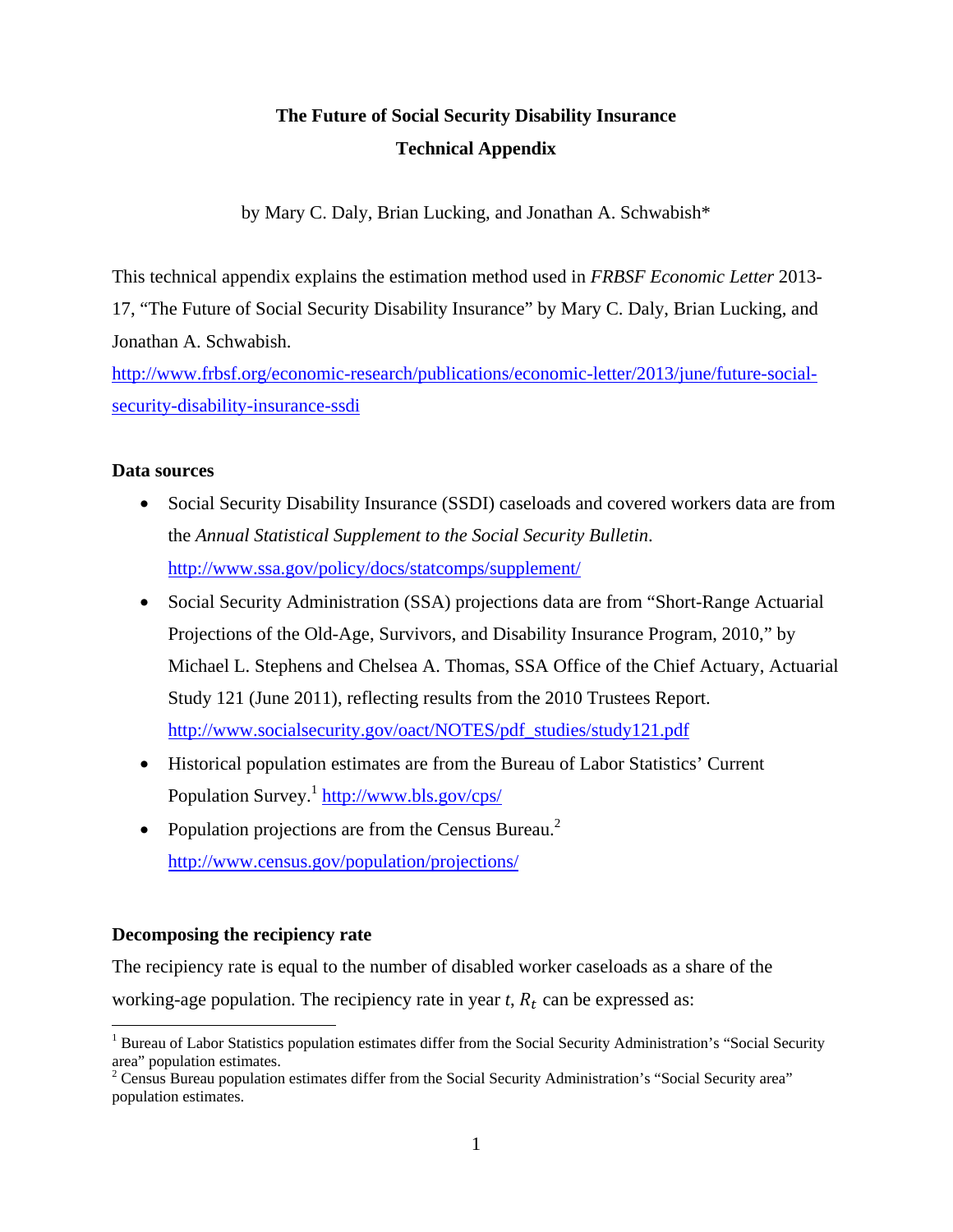$$
R_t = \sum_i \frac{C_{i,t}}{P_t},
$$

where  $C_{i,t}$  is the number of SSDI caseloads in demographic group *i* and year *t* and  $P_t$  is the size of the working-age population in year  $t^3$ . We further decompose this ratio as

$$
R_t = \sum_i \frac{C_{i,t}}{E_{i,t}} \times \frac{E_{i,t}}{P_{i,t}} \times \frac{P_{i,t}}{P_t},
$$

where  $E_{i,t}$  is the number of SSDI eligible workers in demographic group *i* and year *t* and  $P_{i,t}$  is the size of the working-age population in demographic group *i* and year *t*.

## **Counterfactual recipiency rates**

We consider several counterfactual scenarios of disability recipiency. The first and simplest is the scenario in which **the full retirement age is unchanged at 65**. We do not need a decomposition for this calculation. The counterfactual 2011 recipiency rate in this scenario, denoted  $\tilde{R}_{2011}$ , would be equal to the number of SSDI caseloads in 2011 for persons under the age of 65 divided by the working-age population in 2011.

Next consider the case in which caseloads evolve only due to the **aging of the population.** The counterfactual recipiency rate in this scenario is

$$
\tilde{R}_{2011} = \sum_{i} \frac{C_{i,1980}}{E_{i,1980}} \times \frac{E_{i,1980}}{P_{i,1980}} \times \frac{P_{i,2011}}{P_{2011}} = \sum_{i} \frac{C_{i,1980}}{P_{i,1980}} \times \frac{P_{i,2011}}{P_{2011}}.
$$

Now consider the case in which caseloads evolve only due to the **increase in women's labor**  force attachment. This causes the share of SSDI eligible women in each age group to increase. For this exercise we let *i* index age groups and we differentiate between genders using the superscript *m* for males and *f* for females. Then,

$$
R_t = \sum_{i} \frac{C_{i,t}^{m}}{E_{i,t}^{m}} \times \frac{E_{i,t}^{m}}{P_{i,t}^{m}} \times \frac{P_{i,t}^{m}}{P_t} + \frac{C_{i,t}^{f}}{E_{i,t}^{f}} \times \frac{E_{i,t}^{f}}{P_{i,t}^{f}} \times \frac{P_{i,t}^{f}}{P_t},
$$

and the counterfactual recipiency rate is

 $\overline{a}$ 

<sup>&</sup>lt;sup>3</sup> We use the following age groups for men and women (14 total demographic groups):  $20-29$ ,  $30-39$ ,  $40-44$ ,  $45-49$ , 50–54 55–59, and 60–64.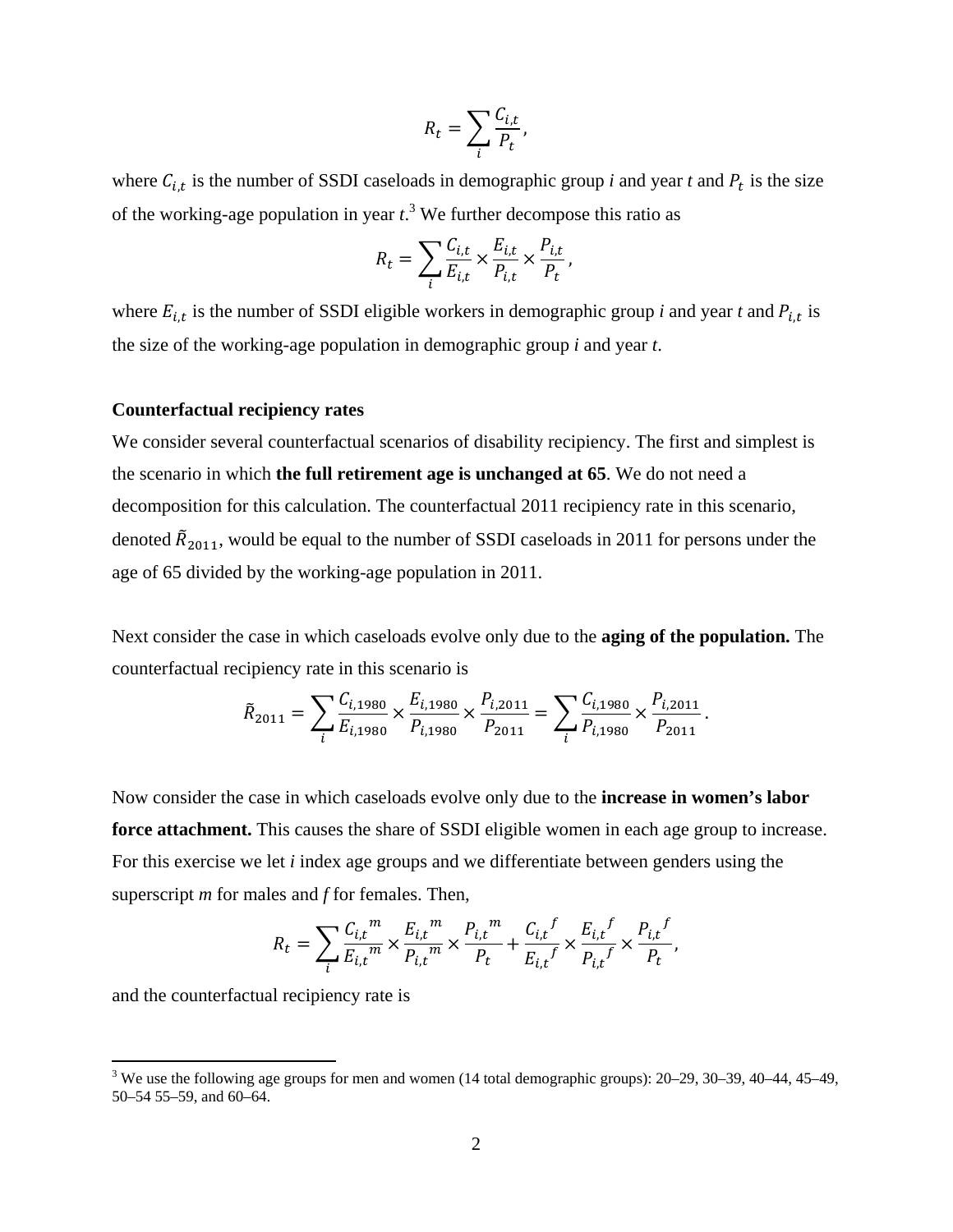$$
\tilde{R}_{2011} = \sum_{i} \frac{C_{i,2011}^{m}}{E_{i,2011}^{m}} \times \frac{E_{i,2011}^{m}}{P_{i,2011}^{m}} \times \frac{P_{i,2011}^{m}}{P_{2011}} + \frac{C_{i,2011}^{f}}{E_{i,2011}^{f}} \times \frac{E_{i,1980}^{f}}{P_{i,1980}^{f}} \times \frac{P_{i,2011}^{f}}{P_{2011}}.
$$

In the special case in which we allow for the increase in women's labor force attachment to also include a **"catch-up" effect of women's disability receipt**, the above equation becomes

$$
\tilde{R}_{2011} = \sum_{i} \frac{C_{i,2011}^{m}}{E_{i,2011}^{m}} \times \frac{E_{i,2011}^{m}}{P_{i,2011}^{m}} \times \frac{P_{i,2011}^{m}}{P_{2011}} + \frac{C_{i,2011}^{f}}{E_{i,2011}^{f}} \times \frac{E_{i,1980}^{m}}{P_{i,1980}^{m}} \times \frac{P_{i,2011}^{f}}{P_{2011}}.
$$

### **Percentage point contribution to the increase in SSDI receipts**

Now that we have these counterfactual recipiency rates, it is straightforward to calculate how much of the increase in total SSDI recipiency since 1980 can be explained by each factor. The percentage point contribution of each factor to total growth is calculated as

$$
100 \times (\tilde{R}_{2011} - R_{1980})/(R_{2011} - R_{1980}).
$$

### **Constructing an adjusted recipiency series**

To create the "adjusted disability recipiency" series in Figure 3 we subtract from the actual recipiency rate the portion of growth that is attributed to the transitory factors outlined above. For example, we assign 56.2% of the growth in the recipiency rate from 1980 to 2011 to the transitory factors and 43.8% to residual factors. Because the recipiency rate rose by 2.4 percentage points over this period, from 2.3% to 4.7%, we subtract  $0.562 \times 2.4 = 1.4$  percentage points from the actual recipiency rate. Thus, the adjusted rate in 2011 is 3.3%.

#### **Projecting future adjusted recipiency rates**

Because detailed SSDI caseload data from the *Annual Statistical Supplement* are only available through 2011, our projections of future recipiency rates begin in 2012. The lower dashed green line in Figure 2 assumes that adjusted disability recipiency will remain fixed at its 2011 value while the upper dashed green line assumes that adjusted disability recipiency will grow at the average annual rate observed from 1990 to 2010. To create an adjusted series from SSA's latest forecast, we use the detailed age-gender projections of disabled worker caseloads and SSDIinsured persons available in Stephens and Thomas 2011 (S&T). We combine these estimates